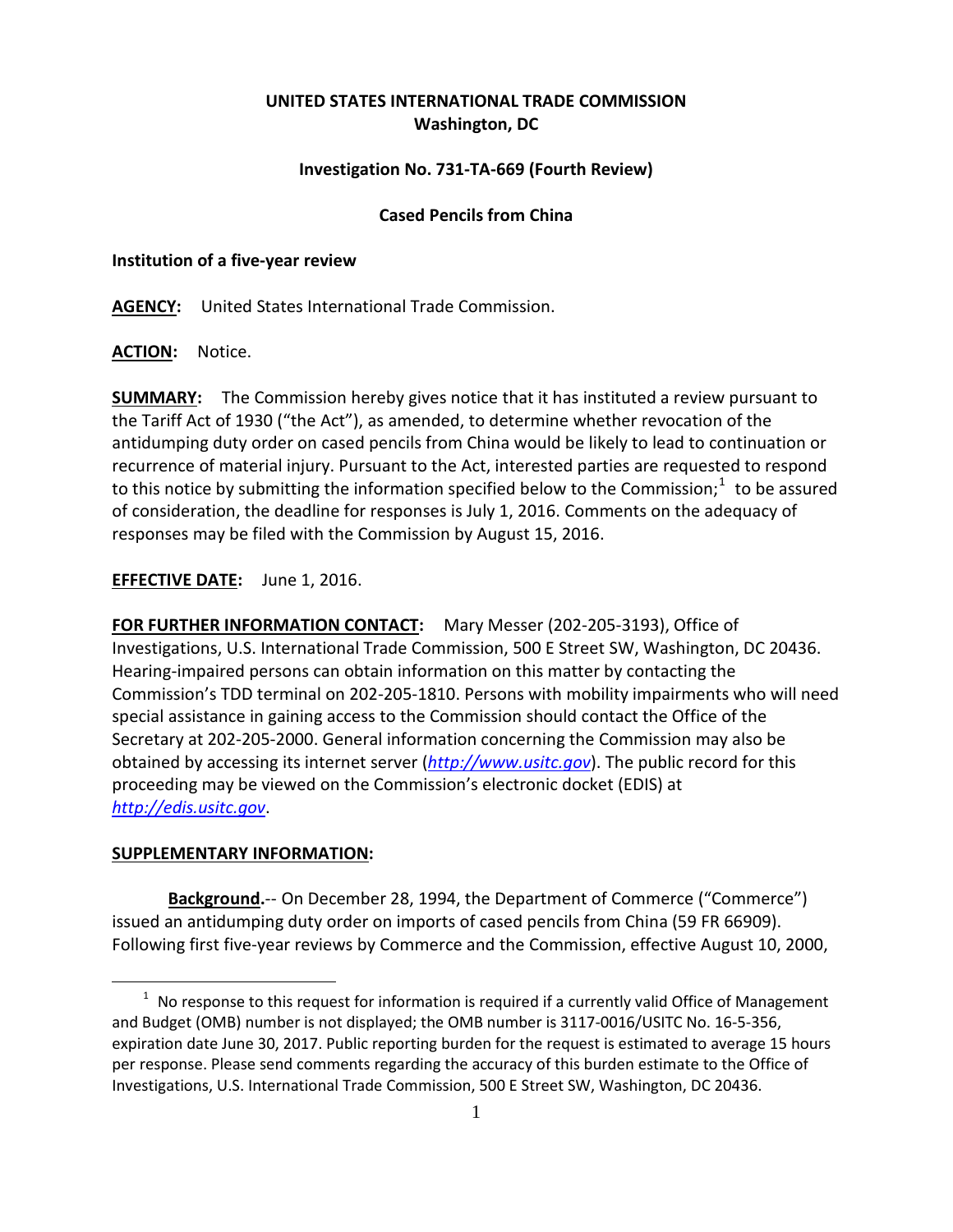Commerce issued a continuation of the antidumping duty order on imports of cased pencils from China (65 FR 48960). Following second five-year reviews by Commerce and the Commission, effective December 20, 2005, Commerce issued a second continuation of the antidumping duty order on imports of cased pencils from China (70 FR 75450). Following the third five-year reviews by Commerce and the Commission, effective July 12, 2011, Commerce issued a continuation of the antidumping duty order on imports of cased pencils from China (76 FR 40880). The Commission is now conducting a fourth review pursuant to section 751(c) of the Act, as amended (19 USC 1675(c)), to determine whether revocation of the order would be likely to lead to continuation or recurrence of material injury to the domestic industry within a reasonably foreseeable time. Provisions concerning the conduct of this proceeding may be found in the Commission's Rules of Practice and Procedure at 19 CFR Parts 201, Subparts A and B and 19 CFR Part 207, Subparts A and F. The Commission will assess the adequacy of interested party responses to this notice of institution to determine whether to conduct a full review or an expedited review. The Commission's determination in any expedited review will be based on the facts available, which may include information provided in response to this notice.

**Definitions.**--The following definitions apply to this review:

- (1) *Subject Merchandise* is the class or kind of merchandise that is within the scope of the five-year review, as defined by Commerce.
- (2) The *Subject Country* in this review is China.
- (3) The *Domestic Like Product* is the domestically produced product or products which are like, or in the absence of like, most similar in characteristics and uses with, the *Subject Merchandise*. In its original determination and its expedited first, second, and third five-year review determinations, the Commission defined the *Domestic Like Produ*ct as all cased pencils, coextensive with Commerce's scope.
- (4) The *Domestic Industry* is the U.S. producers as a whole of the *Domestic Like Product*, or those producers whose collective output of the *Domestic Like Product* constitutes a major proportion of the total domestic production of the product. In its original determination and its expedited first, second, and third five-year review determinations, the Commission defined the *Domestic Industry* as all domestic producers of cased pencils. In its original determination, the Commission excluded one domestic producer from the *Domestic Industry* under the related parties provision. In its third five-year review determination, the Commission excluded one domestic producer, Dixon Ticonderoga, from the *Domestic Industry* under the related parties provision. Certain Commissioners defined the *Domestic Industry* differently in the third five-year review determination.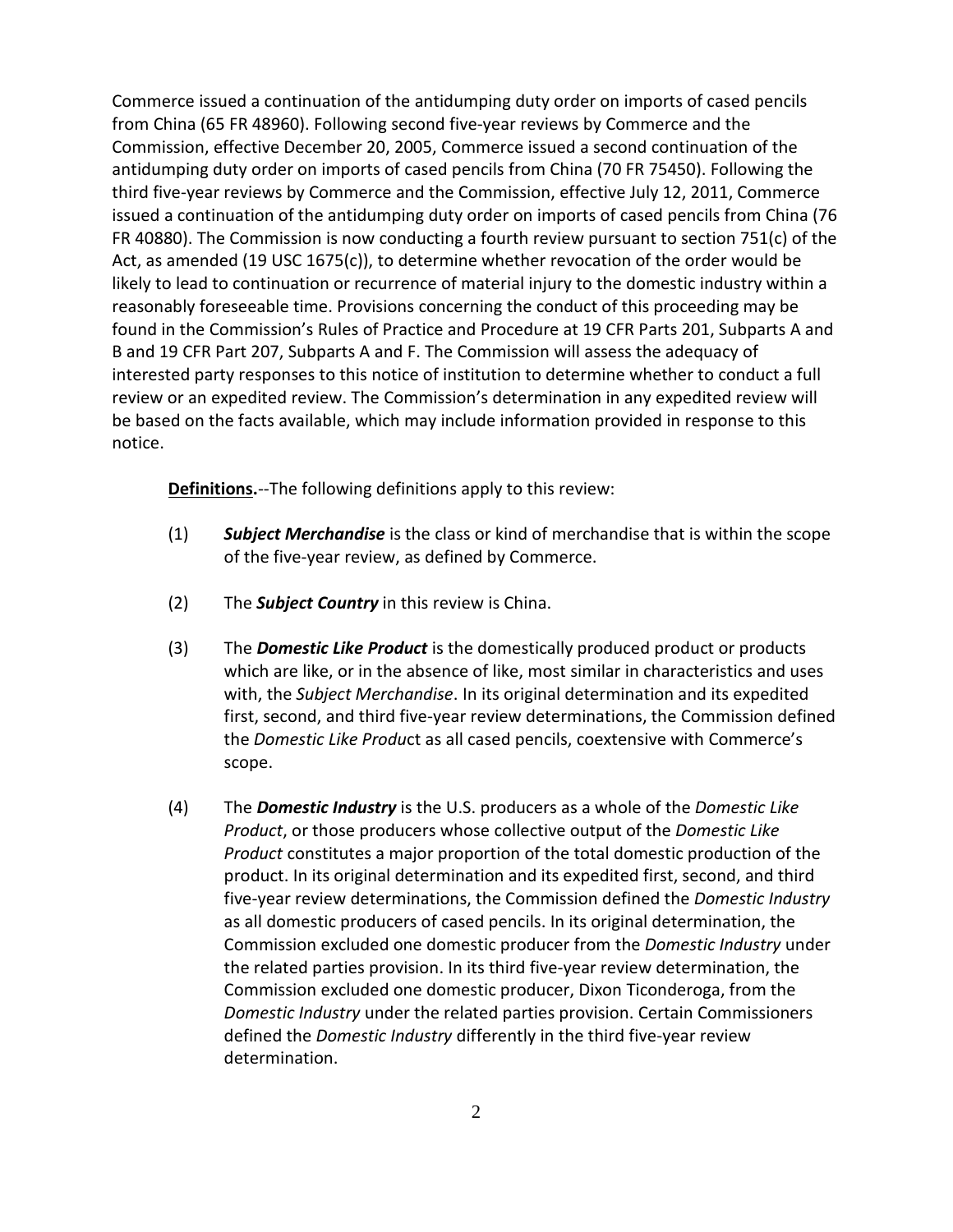(5) An *Importer* is any person or firm engaged, either directly or through a parent company or subsidiary, in importing the *Subject Merchandise* into the United States from a foreign manufacturer or through its selling agent.

**Participation in the proceeding and public service list.**--Persons, including industrial users of the *Subject Merchandise* and, if the merchandise is sold at the retail level, representative consumer organizations, wishing to participate in the proceeding as parties must file an entry of appearance with the Secretary to the Commission, as provided in section 201.11(b)(4) of the Commission's rules, no later than 21 days after publication of this notice in the *Federal Register*. The Secretary will maintain a public service list containing the names and addresses of all persons, or their representatives, who are parties to the proceeding.

Former Commission employees who are seeking to appear in Commission five-year reviews are advised that they may appear in a review even if they participated personally and substantially in the corresponding underlying original investigation or an earlier review of the same underlying investigation. The Commission's designated agency ethics official has advised that a five-year review is not the same particular matter as the underlying original investigation, and a five-year review is not the same particular matter as an earlier review of the same underlying investigation for purposes of 18 U.S.C. 207, the post employment statute for Federal employees, and Commission rule 201.15(b) (19 CFR 201.15(b)), 79 FR 3246 (Jan. 17, 2014), 73 FR 24609 (May 5, 2008). Consequently, former employees are not required to seek Commission approval to appear in a review under Commission rule 19 CFR 201.15, even if the corresponding underlying original investigation or an earlier review of the same underlying investigation was pending when they were Commission employees. For further ethics advice on this matter, contact Carol McCue Verratti, Deputy Agency Ethics Official, at 202-205-3088.

**Limited disclosure of business proprietary information (BPI) under an administrative protective order (APO) and APO service list.**--Pursuant to section 207.7(a) of the Commission's rules, the Secretary will make BPI submitted in this proceeding available to authorized applicants under the APO issued in the proceeding, provided that the application is made no later than 21 days after publication of this notice in the *Federal Register*. Authorized applicants must represent interested parties, as defined in 19 U.S.C. 1677(9), who are parties to the proceeding. A separate service list will be maintained by the Secretary for those parties authorized to receive BPI under the APO.

**Certification.**--Pursuant to section 207.3 of the Commission's rules, any person submitting information to the Commission in connection with this proceeding must certify that the information is accurate and complete to the best of the submitter's knowledge. In making the certification, the submitter will be deemed to consent, unless otherwise specified, for the Commission, its employees, and contract personnel to use the information provided in any other reviews or investigations of the same or comparable products which the Commission conducts under Title VII of the Act, or in internal audits and investigations relating to the programs and operations of the Commission pursuant to 5 U.S.C. Appendix 3.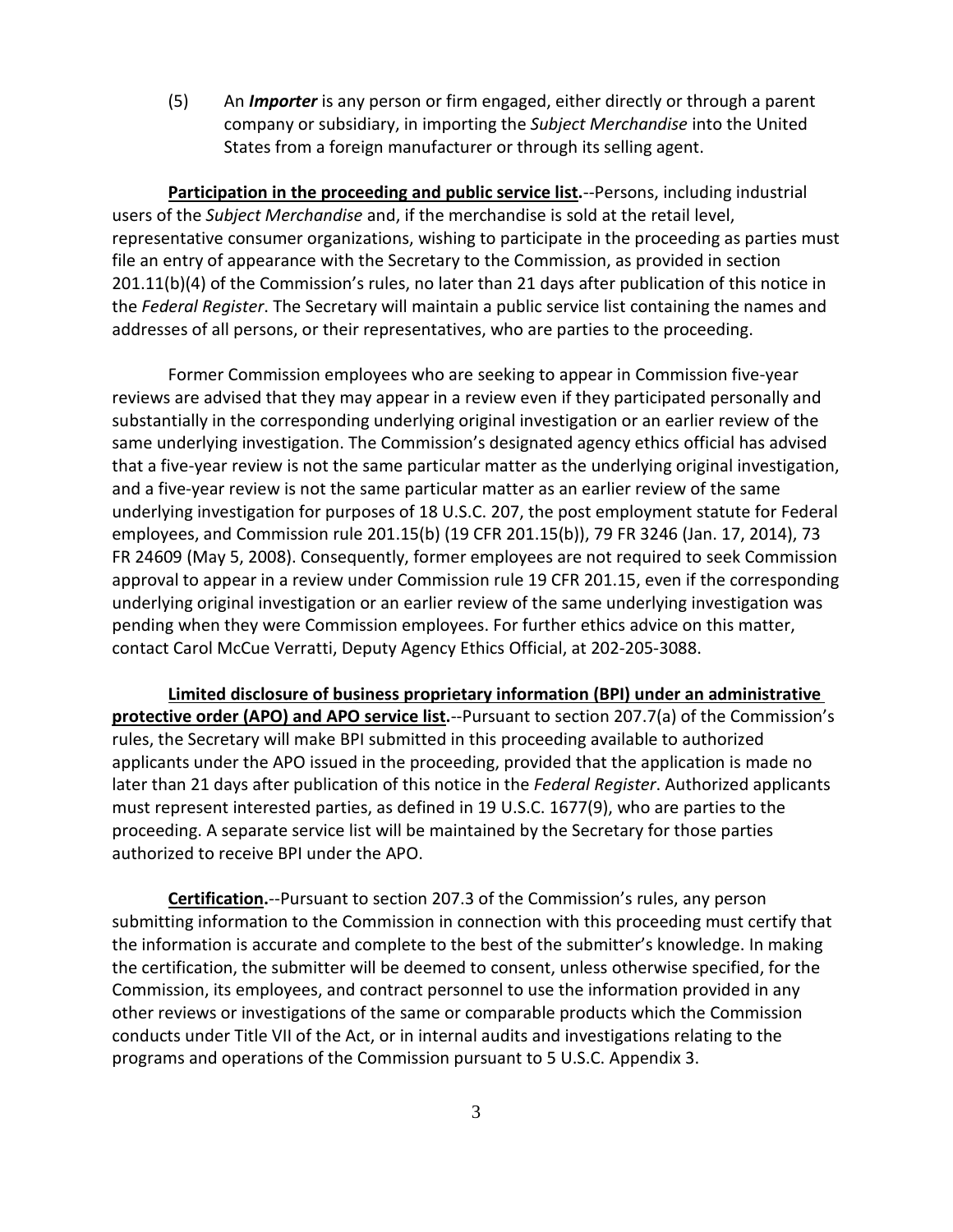**Written submissions.**--Pursuant to section 207.61 of the Commission's rules, each interested party response to this notice must provide the information specified below. The deadline for filing such responses is July 1, 2016. Pursuant to section 207.62(b) of the Commission's rules, eligible parties (as specified in Commission rule 207.62(b)(1)) may also file comments concerning the adequacy of responses to the notice of institution and whether the Commission should conduct an expedited or full review. The deadline for filing such comments is August 15, 2016. All written submissions must conform with the provisions of section 201.8 of the Commission's rules; any submissions that contain BPI must also conform with the requirements of sections 201.6, 207.3, and 207.7 of the Commission's rules. The Commission's Handbook on E-Filing, available on the Commission's Web site at http://edis.usitc.gov, elaborates upon the Commission's rules with respect to electronic filing. Also, in accordance with sections 201.16(c) and 207.3 of the Commission's rules, each document filed by a party to the proceeding must be served on all other parties to the proceeding (as identified by either the public or APO service list as appropriate), and a certificate of service must accompany the document (if you are not a party to the proceeding you do not need to serve your response).

**Inability to provide requested information.**--Pursuant to section 207.61(c) of the Commission's rules, any interested party that cannot furnish the information requested by this notice in the requested form and manner shall notify the Commission at the earliest possible time, provide a full explanation of why it cannot provide the requested information, and indicate alternative forms in which it can provide equivalent information. If an interested party does not provide this notification (or the Commission finds the explanation provided in the notification inadequate) and fails to provide a complete response to this notice, the Commission may take an adverse inference against the party pursuant to section 776(b) of the Act (19 U.S.C. 1677e(b)) in making its determination in the review.

## **INFORMATION TO BE PROVIDED IN RESPONSE TO THIS NOTICE OF INSTITUTION:** As used below, the term "firm" includes any related firms.

- (1) The name and address of your firm or entity (including World Wide Web address) and name, telephone number, fax number, and E-mail address of the certifying official.
- (2) A statement indicating whether your firm/entity is a U.S. producer of the *Domestic Like Product*, a U.S. union or worker group, a U.S. importer of the *Subject Merchandise*, a foreign producer or exporter of the *Subject Merchandise*, a U.S. or foreign trade or business association, or another interested party (including an explanation). If you are a union/worker group or trade/business association, identify the firms in which your workers are employed or which are members of your association.
- (3) A statement indicating whether your firm/entity is willing to participate in this proceeding by providing information requested by the Commission.
- (4) A statement of the likely effects of the revocation of the antidumping duty order on the *Domestic Industry* in general and/or your firm/entity specifically. In your response,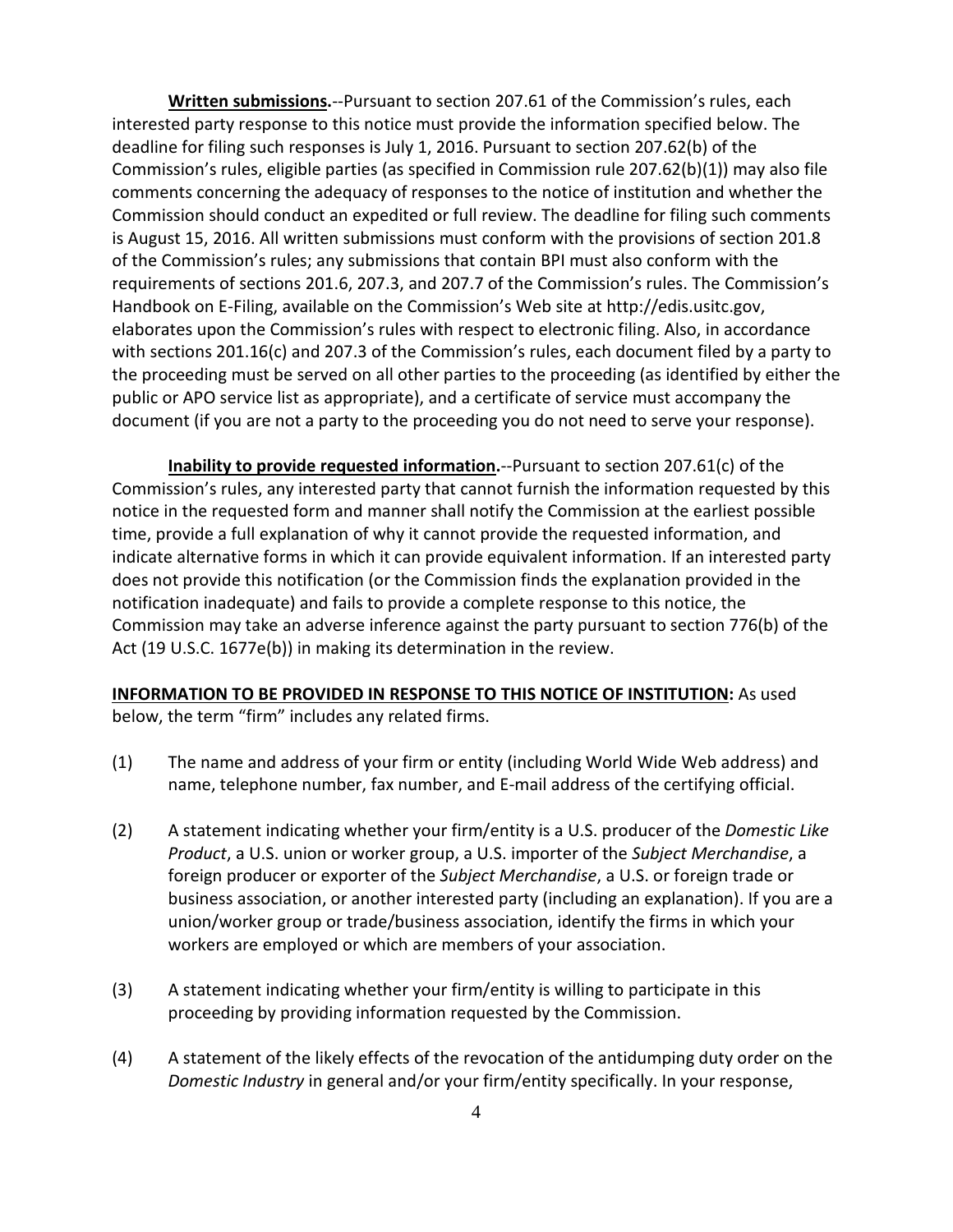please discuss the various factors specified in section 752(a) of the Act (19 U.S.C. 1675a(a)) including the likely volume of subject imports, likely price effects of subject imports, and likely impact of imports of *Subject Merchandise* on the *Domestic Industry*.

- (5) A list of all known and currently operating U.S. producers of the *Domestic Like Product*. Identify any known related parties and the nature of the relationship as defined in section 771(4)(B) of the Act (19 U.S.C. 1677(4)(B)).
- (6) A list of all known and currently operating U.S. importers of the *Subject Merchandise* and producers of the *Subject Merchandise* in the *Subject Country* that currently export or have exported *Subject Merchandise* to the United States or other countries after 2009.
- (7) A list of 3-5 leading purchasers in the U.S. market for the *Domestic Like Product* and the *Subject Merchandise* (including street address, World Wide Web address, and the name, telephone number, fax number, and E-mail address of a responsible official at each firm).
- (8) A list of known sources of information on national or regional prices for the *Domestic Like Product* or the *Subject Merchandise* in the U.S. or other markets.
- (9) If you are a U.S. producer of the *Domestic Like Product*, provide the following information on your firm's operations on that product during calendar year 2015, except as noted (report quantity data in gross and value data in U.S. dollars, f.o.b. plant). If you are a union/worker group or trade/business association, provide the information, on an aggregate basis, for the firms in which your workers are employed/which are members of your association.
	- (a) Production (quantity) and, if known, an estimate of the percentage of total U.S. production of the *Domestic Like Product* accounted for by your firm's(s') production;
	- (b) Capacity (quantity) of your firm to produce the *Domestic Like Product* (i.e., the level of production that your establishment(s) could reasonably have expected to attain during the year, assuming normal operating conditions (using equipment and machinery in place and ready to operate), normal operating levels (hours per week/weeks per year), time for downtime, maintenance, repair, and cleanup, and a typical or representative product mix);
	- (c) the quantity and value of U.S. commercial shipments of the *Domestic Like Product* produced in your U.S. plant(s);
	- (d) the quantity and value of U.S. internal consumption/company transfers of the *Domestic Like Product* produced in your U.S. plant(s); and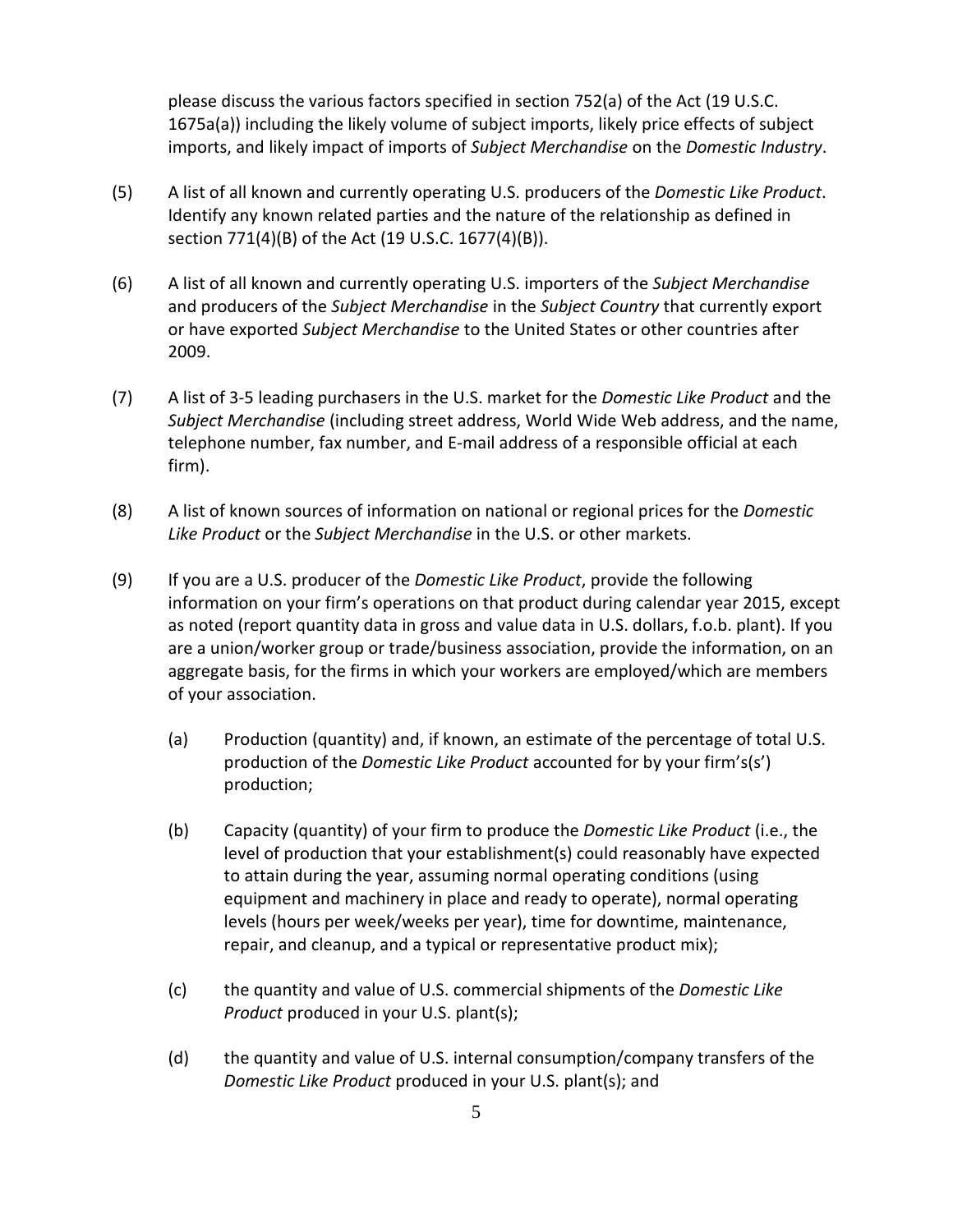- (e) the value of (i) net sales, (ii) cost of goods sold (COGS), (iii) gross profit, (iv) selling, general and administrative (SG&A) expenses, and (v) operating income of the *Domestic Like Product* produced in your U.S. plant(s) (include both U.S. and export commercial sales, internal consumption, and company transfers) for your most recently completed fiscal year (identify the date on which your fiscal year ends).
- (10) If you are a U.S. importer or a trade/business association of U.S. importers of the *Subject Merchandise* from the *Subject Country*, provide the following information on your firm's(s') operations on that product during calendar year 2015 (report quantity data in gross and value data in U.S. dollars). If you are a trade/business association, provide the information, on an aggregate basis, for the firms which are members of your association.
	- (a) The quantity and value (landed, duty-paid but not including antidumping duties) of U.S. imports and, if known, an estimate of the percentage of total U.S. imports of *Subject Merchandise* from the *Subject Country* accounted for by your firm's(s') imports;
	- (b) the quantity and value (f.o.b. U.S. port, including antidumping duties) of U.S. commercial shipments of *Subject Merchandise* imported from the *Subject Country*; and
	- (c) the quantity and value (f.o.b. U.S. port, including antidumping duties) of U.S. internal consumption/company transfers of *Subject Merchandise* imported from the *Subject Country*.
- (11) If you are a producer, an exporter, or a trade/business association of producers or exporters of the *Subject Merchandise* in the *Subject Country*, provide the following information on your firm's(s') operations on that product during calendar year 2015 (report quantity data in gross and value data in U.S. dollars, landed and duty-paid at the U.S. port but not including antidumping duties). If you are a trade/business association, provide the information, on an aggregate basis, for the firms which are members of your association.
	- (a) Production (quantity) and, if known, an estimate of the percentage of total production of *Subject Merchandise* in the *Subject Country* accounted for by your firm's(s') production;
	- (b) Capacity (quantity) of your firm(s) to produce the *Subject Merchandise* in the *Subject Country* (i.e., the level of production that your establishment(s) could reasonably have expected to attain during the year, assuming normal operating conditions (using equipment and machinery in place and ready to operate),